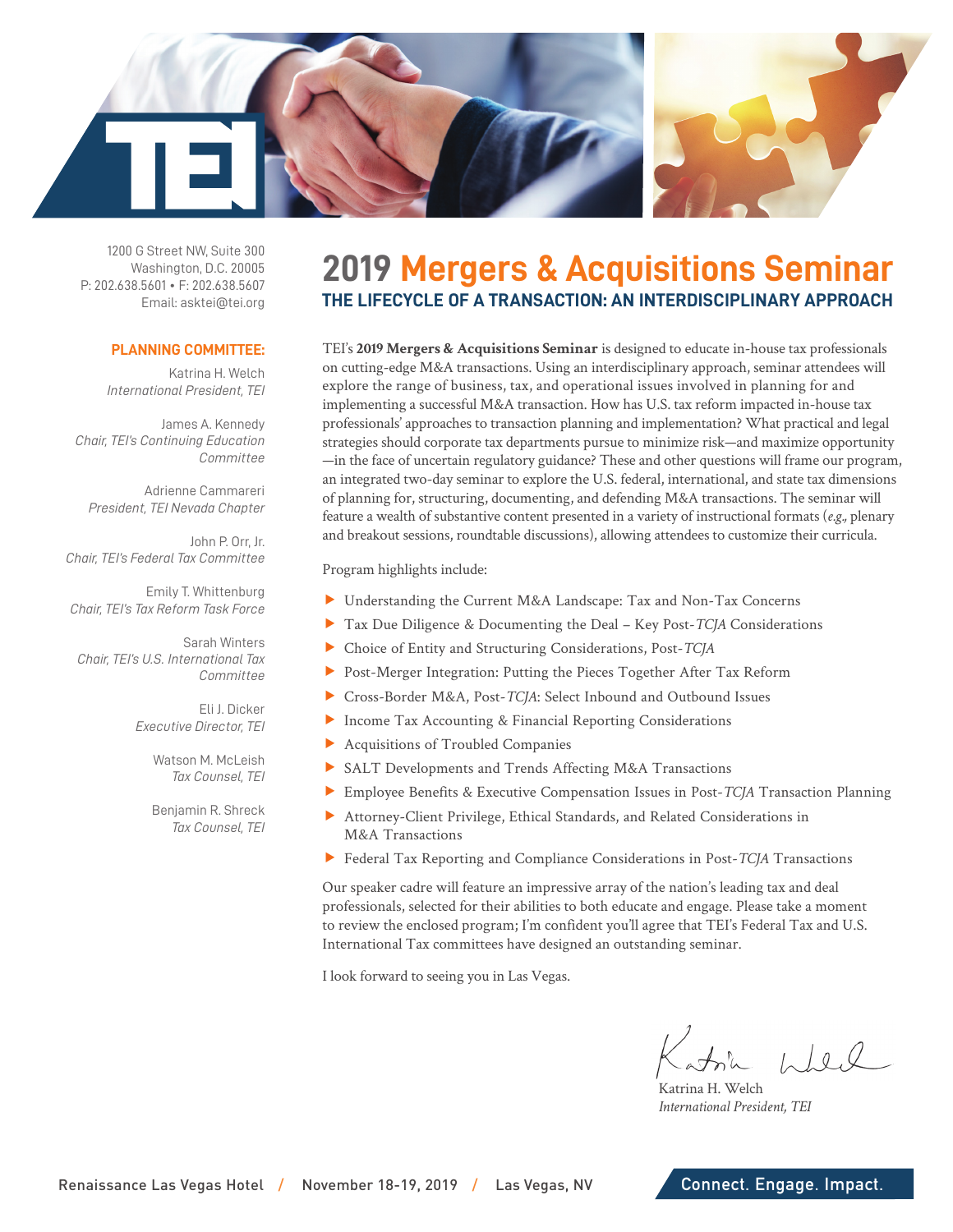

## **2019 Mergers & Acquisitions Seminar**

**THE LIFECYCLE OF A TRANSACTION: AN INTERDISCIPLINARY APPROACH**

**MONDAY**, **NOVEMBER 18**

| $8:00 - 8:15$ am   | Welcome & Introductions                                                                                                                                                                                                                                                                                 |
|--------------------|---------------------------------------------------------------------------------------------------------------------------------------------------------------------------------------------------------------------------------------------------------------------------------------------------------|
| $8:15 - 9:45$ am   | The M&A Landscape - A Roundtable Discussion<br>Devon M. Bodoh, Moderator   Weil, Gotshal & Manges LLP<br>Michael J. Aiello   Weil, Gotshal & Manges LLP<br>Benjamin Berinstein   JP Morgan Chase & Co.<br>David M. Rievman   Skadden, Arps, Slate, Meagher & Flom LLP                                   |
| $9:45 - 10:00$ am  | <b>Break</b>                                                                                                                                                                                                                                                                                            |
| 10:00 - 12:00 pm   | Tax Due Diligence & Documenting the Deal - Key Post-TCJA Considerations<br>Emily T. Whittenburg, Moderator   Shell Oil Company<br>Cheresh Casinelli   KPMG LLP<br>Andrew M. Eisenberg   Jones Day<br>Sam Kamyans   Akin Gump Strauss Hauer & Feld LLP<br>Sarah-Jane Morin   Morgan, Lewis & Bockius LLP |
| 12:00 pm - 1:30 pm | Lunch                                                                                                                                                                                                                                                                                                   |
|                    | David N. Fagan, Keynote Speaker   Covington & Burling LLP                                                                                                                                                                                                                                               |
| $1:30 - 3:15$ pm   | <b>Choice of Entity and Structuring Considerations Post-TCJA</b><br>Wayne G. Monfries, Moderator   TransUnion LLC<br>John R. Lehrer II   Baker & Hostetler LLP<br>Kevin Zaragoza   Covington & Burling LLP                                                                                              |
| $3:15 - 3:30$ pm   | <b>Break</b>                                                                                                                                                                                                                                                                                            |
| $3:30 - 5:00$ pm   | Post-Merger Integration: Putting the Pieces Together After Tax Reform<br>Jennifer K. Bowers, Moderator   Fortive Corporation<br>Kirsten R. Malm   Ernst & Young LLP<br>Joseph M. Pari   Weil, Gotshal & Manges LLP<br>Jeffrey B. Samuels   Paul, Weiss, Rifkind, Wharton & Garrison LLP                 |
| $5:00 - 6:30$ pm   | Cocktail & Networking Reception                                                                                                                                                                                                                                                                         |
|                    | <b>TUESDAY, NOVEMBER 19</b>                                                                                                                                                                                                                                                                             |
| $8:15 - 9:15$ am   | <b>Income Tax Accounting &amp; Financial Reporting Considerations</b><br>Katrina H. Welch, Moderator   Texas Instruments Incorporated<br>Jennifer Cobb, David A. Northcut   Ernst & Young LLP                                                                                                           |
| $8:15 - 9:15$ am   | <b>Acquisitions of Troubled Companies</b><br>Betty Mak, Moderator   Maxar Technologies Inc.<br>Anthony Vincenzo Sexton   Kirkland & Ellis LLP<br>Lisa M. Zarlenga   Steptoe & Johnson LLP                                                                                                               |
| $9:15 - 10:30$ am  | Cross-Border M&A, Post TCJA: Select Outbound Issues and Considerations<br>Jason Weinstein, Moderator   Amazon.com, Inc.<br>Matthew C. Dewitz   Latham & Watkins LLP<br>Joshua M. Holmes   Wachtell, Lipton, Rosen & Katz                                                                                |
| $9:15 - 10:30$ am  | <b>SALT Developments and Trends Affecting M&amp;A Transactions</b><br>James A. Kennedy, Moderator   OppenheimerFunds, Inc.<br>Maria P. Eberle   Baker & McKenzie LLP<br>Alysse McLoughlin   McDermott Will & Emery LLP                                                                                  |

Renaissance Las Vegas Hotel / November 18-19, 2019 / Las Vegas, NV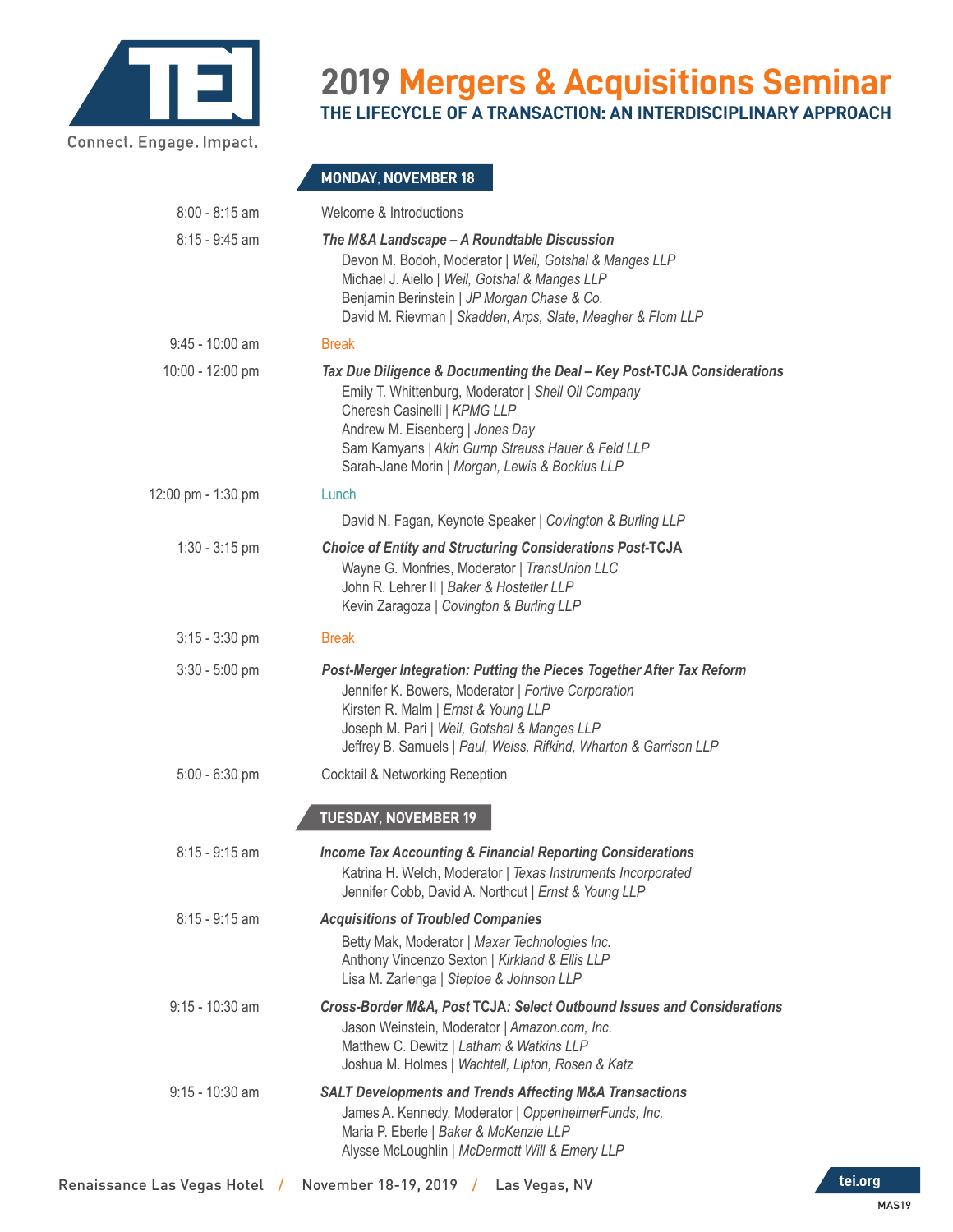

# **2019 Mergers & Acquisitions Seminar**

**THE LIFECYCLE OF A TRANSACTION: AN INTERDISCIPLINARY APPROACH**

|                     | <b>TUESDAY, NOVEMBER 19</b><br>CONTINUED                                                                                                                                                                                                                                                 |
|---------------------|------------------------------------------------------------------------------------------------------------------------------------------------------------------------------------------------------------------------------------------------------------------------------------------|
| 10:30 - 10:45 am    | <b>Break</b>                                                                                                                                                                                                                                                                             |
| 10:45 - 11:45 am    | Cross-Border M&A, Post-TCJA: Select Inbound Issues and Considerations<br>Bruce R. Maggin, Moderator   Medidata Solutions, Inc.<br>Kevin Glenn   DLA Piper LLP (US)<br>Rachel D. Kleinberg   Davis Polk & Wardwell LLP                                                                    |
| 10:45 - 11:45 am    | <b>Employee Benefits &amp; Executive Compensation Issues in Post-TCJA Transaction Planning</b>                                                                                                                                                                                           |
|                     | Sandhya K. Edupuganty, Moderator   Texas Instruments Incorporated<br>Randall C. McGeorge   Morgan, Lewis & Bockius LLP<br>Paul J. Wessel   Weil, Gotshal & Manges LLP                                                                                                                    |
| 11:45 am - 12:45 pm | Lunch                                                                                                                                                                                                                                                                                    |
| 12:45 - 1:45 pm     | The Attorney-Client Privilege and Related Considerations in M&A Transactions<br>Bradley Pees, Moderator   Nestlé USA, Inc.<br>Jeffrey E. Moeller, James E. Brown   Ivins, Phillips & Barker, Chartered                                                                                   |
| 12:45 - 1:45 pm     | Recent Administrative and Judicial Developments Affecting M&A Transactions -<br><b>Beyond Tax Reform</b>                                                                                                                                                                                 |
|                     | Marc Davidson, Moderator   Starbucks Coffee Company<br>Derek E. Cain   PricewaterhouseCoopers LLP<br>John K. Sweet   King & Spalding LLP                                                                                                                                                 |
| $1:45 - 2:00$ pm    | <b>Break</b>                                                                                                                                                                                                                                                                             |
| $2:00 - 3:00$ pm    | Financing the Deal: Effects of the New Section 163(j) Limitation on M&A Transactions<br>Jason R. Factor   Cleary Gottlieb Steen & Hamilton LLP<br>Russell Pinilis   Willkie Farr & Gallagher LLP<br>Sara B. Zablotney   Kirkland & Ellis LLP                                             |
| 2:00 - 3:00 pm      | Consolidated Return Issues and Considerations in M&A Transactions After Tax Reform<br>Trang Hoang, Moderator   Fortive Corporation<br>Joshua Brady   Grant Thornton LLP<br>Graham Magill   Weil, Gotshal & Manges LLP<br>Julie Hogan Rodgers   Wilmer Cutler Pickering Hale and Dorr LLP |
| $3:00 - 3:15$ pm    | <b>Break</b>                                                                                                                                                                                                                                                                             |
| $3:15 - 4:15$ pm    | Key Federal Tax Reporting and Compliance Considerations in Post-TCJA Transactions<br>John P. Orr, Jr., Moderator   Equinox<br>Margie Dhunjishah, Chris N. Kontaridis, Justin Denworth   PricewaterhouseCoopers LLP                                                                       |
| $3:15 - 4:15$ pm    | Basis and Other Tax Attributes in M&A Transactions: Domestic & International Considerations<br>Matthew Shaw, Moderator   Nestlé USA, Inc.<br>Mark R. Hoffenberg   KPMG LLP<br>Shane J. Kiggen   Ernst & Young LLP                                                                        |
| $4:15$ pm           | Adjourn                                                                                                                                                                                                                                                                                  |
|                     |                                                                                                                                                                                                                                                                                          |

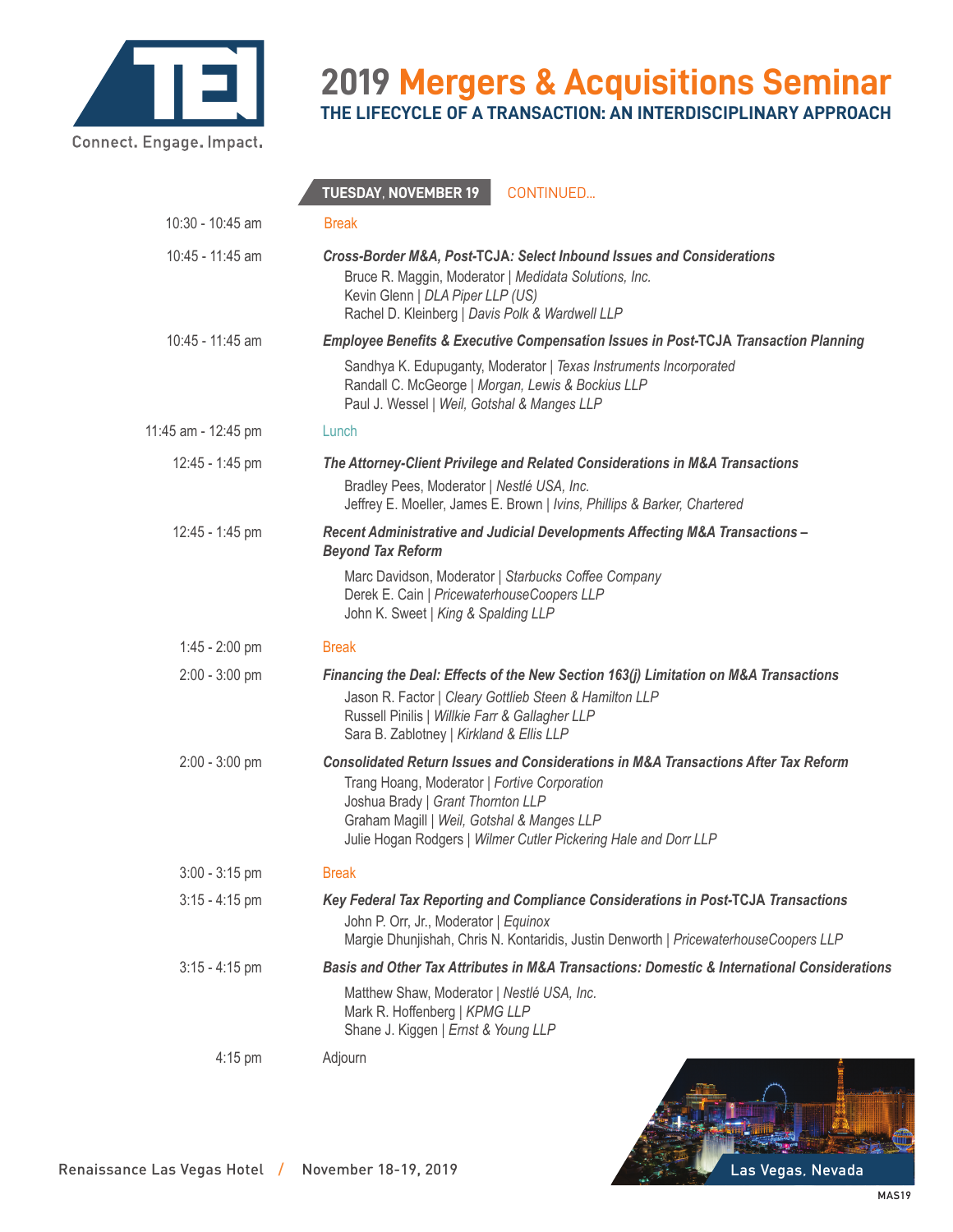

## **2019 Mergers & Acquisitions Seminar THE LIFECYCLE OF A TRANSACTION: AN INTERDISCIPLINARY APPROACH**

| <b>Registrations</b>                                           | Registration is limited to members of TEI and other in-house tax professionals. (Individuals engaged in<br>private law, accounting, or other consulting practice are ineligible to attend.) No partial or split registrations<br>are permitted. Registration forms without payment will not be processed by TEI. Please note: Membership<br>in Tax Executives Institute is on an individual basis; there are no "company" or "corporate" memberships.<br>Only members of the Institute — or individuals whose membership applications are pending at TEI —<br>are entitled to the member rate. All others are required to pay at the listed nonmember rate.<br>For membership information, visit the "Membership" section of www.tei.org. A registration will not be<br>processed unless it is accompanied by payment, and no registrations will be taken over the telephone. |
|----------------------------------------------------------------|-------------------------------------------------------------------------------------------------------------------------------------------------------------------------------------------------------------------------------------------------------------------------------------------------------------------------------------------------------------------------------------------------------------------------------------------------------------------------------------------------------------------------------------------------------------------------------------------------------------------------------------------------------------------------------------------------------------------------------------------------------------------------------------------------------------------------------------------------------------------------------|
| By web:                                                        | www.tei.org. You must login before registering.                                                                                                                                                                                                                                                                                                                                                                                                                                                                                                                                                                                                                                                                                                                                                                                                                               |
| By mail:                                                       | Tax Executives Institute, Lockbox 9407 PO Box 70280, Philadelphia, PA 19176-0280. Send registration form with<br>check or credit card information.                                                                                                                                                                                                                                                                                                                                                                                                                                                                                                                                                                                                                                                                                                                            |
| l<br>By fax:                                                   | 202.638.5607. Credit card registrations only. VISA, MasterCard, American Express, and Discover only. To ensure<br>confidentiality, please fax between 9 a.m. and 4 p.m. ET.                                                                                                                                                                                                                                                                                                                                                                                                                                                                                                                                                                                                                                                                                                   |
| $\blacksquare$ By email:                                       | meetings@tei.org                                                                                                                                                                                                                                                                                                                                                                                                                                                                                                                                                                                                                                                                                                                                                                                                                                                              |
|                                                                | Enrollment is limited and registrations will be accepted on a first-come, first-served basis. Should<br>maximum enrollment be reached prior to the seminar and TEI cannot accept your registration, you will<br>be notified immediately. You will receive a confirmation by email; no other confirmation will be sent.                                                                                                                                                                                                                                                                                                                                                                                                                                                                                                                                                        |
|                                                                | Applications should be completed in full. The requested information will be used to comply with<br>continuing education requirements established by state CPA and bar associations as well as federal<br>antidiscrimination rules.                                                                                                                                                                                                                                                                                                                                                                                                                                                                                                                                                                                                                                            |
| <b>Cancellation and</b><br><b>Substitution Policy</b>          | All cancellations must be made in writing by 4:00 pm ET on October 21, 2019, and will be subject to an<br>administrative service charge of \$75 (U.S.); for cancellations after October 21, 2019 (the date handout<br>materials become available) and before October 28, 2019, the charge will be \$200 (U.S.). No refunds will<br>be made for cancellations received after Octobre 28, and for no-shows. To cancel, please send an email<br>to meetings@tei.org. In the event of cancellation or oversubscription of the conference, TEI's liability is<br>limited to the return of the registration fee. There will be a \$50 substitution fee assessed if you would<br>like to change registrants. Email substitutions to meetings@tei.org.                                                                                                                                |
| <b>Handout Materials</b>                                       | Materials will be posted in a searchable format on a secure website. Beginning two weeks before the<br>seminar, registrants will be able to access the handouts via a secure link (requiring a password), so<br>they can download or print them out. No paper copies will be provided in your registration materials,<br>and no onsite printing facilities will be available. TEI encourages you to download or print documents<br>of interest in advance. (Wi-Fi will be available in the meeting rooms but we strongly suggest down-<br>loading the materials in advance.) Materials will remain accessible by registrants for one month after<br>the seminar.                                                                                                                                                                                                              |
| <b>Facilities</b>                                              | TEI has secured a discounted block of rooms at the Renaissance Las Vegas Hotel for seminar registrants<br>at the rate of \$149 + tax per night and \$20 mandatory resort fee. To make your reservation, please call<br>888-627-8561 and say you are with the "TEI M&A Seminar". For online reservations, a link will be posted<br>on our website as soon as it becomes available, and you will receive one in your confirmation email.<br>TEI's discounted room block is limited and will likely sell out prior to our October 29, cutoff date when<br>remaining rooms will be released back to the hotel for resale and prevailing rates will apply. Make your<br>reservations today.                                                                                                                                                                                        |
|                                                                | Renaissance Las Vegas Hotel, 3400 Paradise Road, Las Vegas, NV 89169.                                                                                                                                                                                                                                                                                                                                                                                                                                                                                                                                                                                                                                                                                                                                                                                                         |
| <b>Recording Devices</b>                                       | The use of recording devices is prohibited. Please silence all electronic devices upon entering the<br>meeting room.                                                                                                                                                                                                                                                                                                                                                                                                                                                                                                                                                                                                                                                                                                                                                          |
| <b>Financial Aid for Illinois</b><br><b>Licensed Attorneys</b> | Scholarships to defray tuition expense for this program are available for in-house tax professionals (both<br>TEI members and nonmembers) who are temporarily unemployed and who are Illinois licensed attorneys<br>with a demonstrated financial hardship. Scholarships will be reviewed and provided upon application on a<br>case-by-case basis. Attorneys who qualify will receive at least a 50% reduction in the conference fee<br>(which does not include any reduction or reimbursement for meals, lodging, or travel costs associated with<br>the seminar). To request information on whether you might qualify, please contact us at meetings@tei.org.                                                                                                                                                                                                              |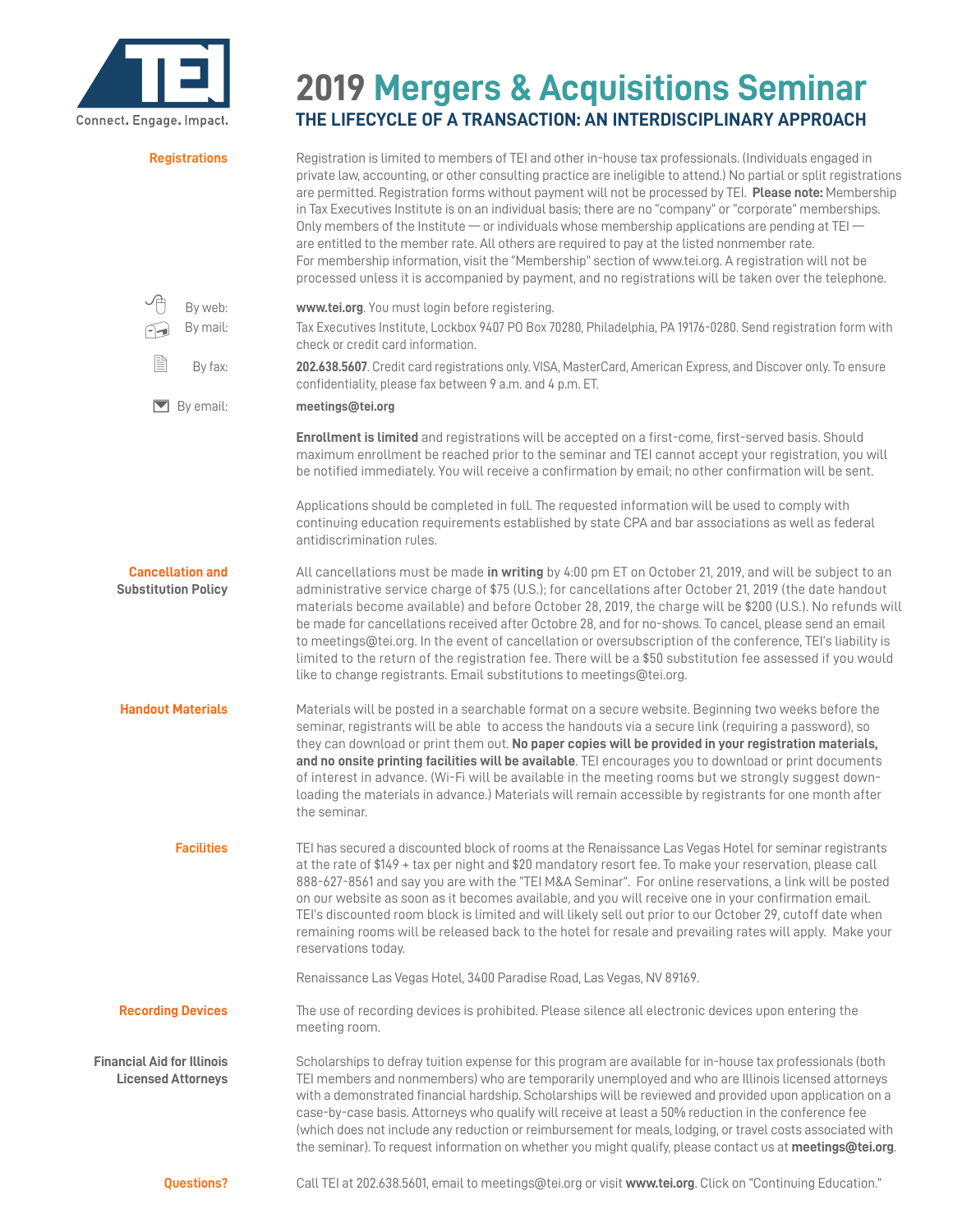

### **2019 Mergers & Acquisitions Seminar THE LIFECYCLE OF A TRANSACTION: AN INTERDISCIPLINARY APPROACH**

#### **CPE CREDIT INFORMATION**



 For more information regarding administrative policies such as complaint or refund, please contact TEI directly at 202.638.5601.

| Date                        | November 18-19, 2019                                                                                                                                                                                                                                                                           |
|-----------------------------|------------------------------------------------------------------------------------------------------------------------------------------------------------------------------------------------------------------------------------------------------------------------------------------------|
| Delivery Method             | Group Live                                                                                                                                                                                                                                                                                     |
| Program Level               | Basic                                                                                                                                                                                                                                                                                          |
| Field of Study              | Taxes                                                                                                                                                                                                                                                                                          |
| Learning Objective          | Designed to explore the U.S. federal, international, and state tax dimensions of planning for, structuring,<br>documenting, and defending M&A transactions.                                                                                                                                    |
| Prerequisite                | No prerequisites.                                                                                                                                                                                                                                                                              |
| <b>Advanced Preparation</b> | No advanced preparation required.                                                                                                                                                                                                                                                              |
| <b>CPE Credit</b>           | <b>18.5</b> Maximum credits for two-day program (based on a 50-minute hour).                                                                                                                                                                                                                   |
| <b>CLE</b> Credit           | <b>15.5</b> Maximum credits for two-day program (based on a 60-minute hour).                                                                                                                                                                                                                   |
| <b>Disclaimers</b>          | Tax Executives Institute and TEI Education Fund accord to participants of any race, color, creed, sex or<br>national ethnic origin all the rights, privileges, programs, and activities generally accorded or made<br>available to participants at its program, courses, and other activities. |

 CPE/CLE requirements vary from jurisdiction to jurisdiction. TEI's education programs are designed to meet NASBA standards, and are generally accepted by CPE/CLE agencies across the United States. Registrants should check the rules in their own jurisdictions to ensure eligibility.